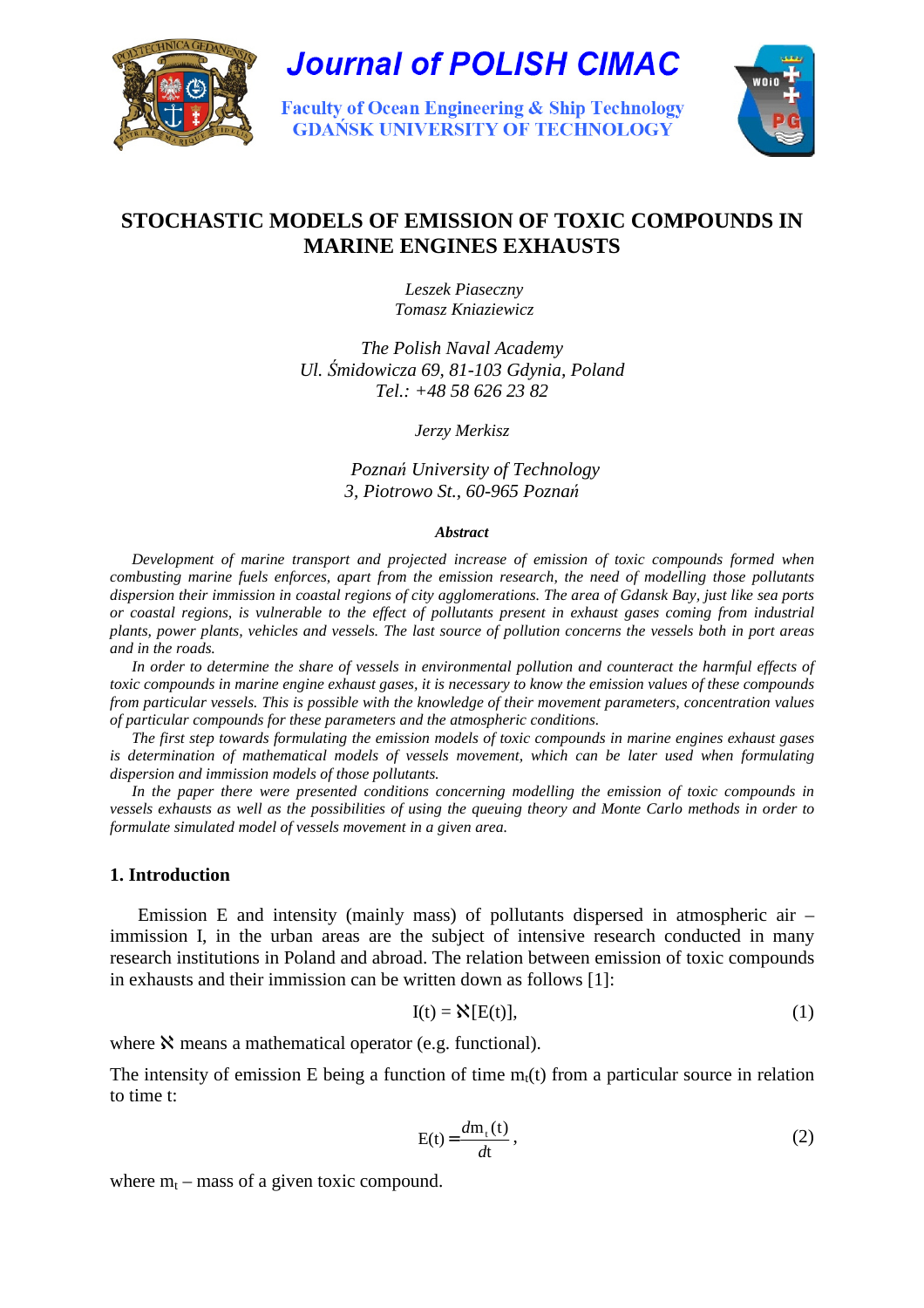Road emission is defined [1] as emission derivative, being a function of the road  $m_s(s)$ from a source, which is the vessel, in relation to road s covered by her

$$
b_s = \frac{dm_s(s)}{ds} \tag{3}
$$

On the basis of equation (3) it can be written down that emission on road S will be equal to

$$
m_s(S) = \int_0^S b_s(s)ds
$$
 (4)

and in time T

$$
m_{t}(T) = \int_{0}^{T} b_{t}(t)v(t)dt,
$$
\n(5)

where  $v(t)$  – vessel speed.

Road emission [2] can be written down as the functional of value courses describing the combustion engine work state i.e. of torque  $M<sub>o</sub>$ , rotational speed n and the vectors describing the thermal state of the engine  $\mathbf{R}(t)$ , conditions of the surroundings  $\mathbf{G}(t)$  (e.g. temperature of surrounding, pressure, air humidity) and the changing vessel resistances **O**(t) (vessel resistance in shallow waters, vessel resistance during movement in a canal, air resistance and wave effect):

$$
b_t = \mathcal{G}[\ M_0(t), n(t), \mathbf{R}(t), \mathbf{G}(t), \mathbf{O}(t)] \tag{6}
$$

where  $\wp$  - operator transforming torque, rotational speed and the vectors of the engine's thermal state, movement resistance and conditions of the surroundings into average road emission from a vessel.

The current research, concerning atmosphere pollution caused by emission of harmful compounds from traction engines, mainly concern vehicle engines [1,3,4,5,6] and aircraft engines [7]. They constitute a very large input into the development of modelling the immission of toxic compounds emitted from combustion engines, however, because of both different topographic, hydrometeorologic conditions and the specificity of vessel operation, they cannot be applied for immission estimation in coastal regions.

### **2. Factors determining exhausts emission**

The subject of balancing the emission of the compounds in exhausts of vehicles and vessels engines, are the processes of global emission, averaged in sufficiently long period of time [2,8]. This time is determined first of all by the effectiveness of averaging variable conditions of the objects operation.

Main factors determining the global emission of substances present in the exhausts of marine engines can be classified as follows:

- vessel structure (with respect to their size and destination), engine size and kind, number of particular engine kinds on the vessel (main and auxiliary engines), and with respect to the vessel's technical condition, taking into consideration technical solutions, state of the hull and the wear of propulsion system elements as well as their number,
- vessel operational intensity,
- vessel movement model,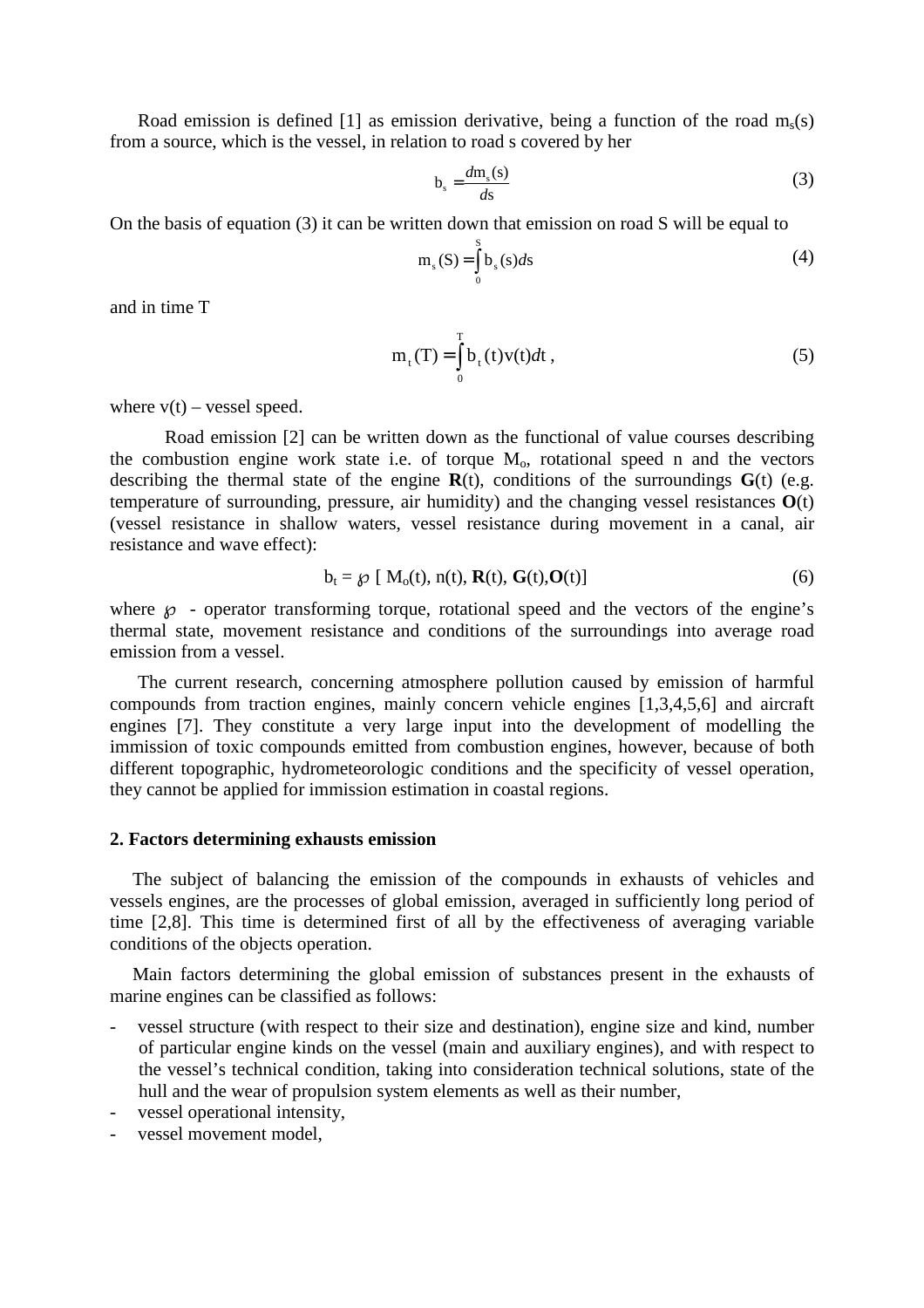- conditions of the surroundings: atmospheric conditions (waving, strong winds, icing), navigational water areas (ports, straits, canals and other dangerous and difficult to navigate areas, open waters), sailing in ice,
- vessel economic properties with respect to operational fuel consumption,
- ecologic properties of engines applied on vessels,
- fuel properties (*inter alia*, with respect to fuel kind, composition and content of pollutants).

### **3. Determination of a vessel trajectory**

In order to describe the trajectory of a vessel moving in a given shipping lane from point  $P_{i-1}$  to point  $P_i$  in time interval  $(t_0, t_k]$ , it is necessary to formulate a suitable mathematical model. There should be taken into account two options: a deterministic model and a stochastic one. Both models must consist of a track function describing the track of the individual vessels and a probability law on the total number of vessels en route during  $(t_0, t_k)$ , the position of those vessels at the initial time *t0*, as well as their speed. It is necessary to assume that the times at which the ships depart each point *P<sup>i</sup>*−<sup>1</sup> are Poisson distributed and the ship speeds and the routes the ships travel are statistically independent.

Description of a ship trajectory is possible if we formulate the function of the track the ship covers, function of the ship movement and function of the ship trajectory described by the first two functions.

The function of the track of a vessel describes a set of all possible roads from point  $P_{i-1}$  to point  $P_i$ , where the point  $P_{i-1}$  means the beginning of the journey, e.g. the departure port, and point  $P_i$  - the end of the journey, e.g. the port of destination. The bigger area is taken into account, the more pairs of points  $(P_{i-1}, P_i)$  must be considered. All possible routes between any two points are the function of distance *x*, measured from point *P<sup>i</sup>*−<sup>1</sup> along the route that the vessel covers.

Vessels generally move along the shipping lanes, which means the areas of a given length and width [8,9]. Knowledge of the shipping lanes in a given area causes that for the majority of vessels, such as merchant vessels or passenger ferries travelling between ports, it can be assumed that the distance covered by them is along a known trajectory. However, there exist a group of ships, e.g. fishing vessels or recreational vessels or naval vessels, which can operate beyond shipping lanes. For these categories of vessels it can be necessary to formulate a more complicated model of ship trajectory.

Assume  $\Delta_N$  is an ordered set of points  $t_i, i \in 1, N$  dividing the interval  $[\alpha, \beta]$  on *N* subintervals, where  $\alpha = t_0 < ... < t_N = \beta$ . To this division [9] corresponds a set  $N+1$  points  $P_0, P_1, \ldots, P_N$  on arc. These points form a broken line, which approximates the route of a vessel. The length of the segment joining points  $P_{i-1}, P_i$ ,  $i = 1,...,N$  can be expressed by a formula:

$$
|P_{i-1}P_i| = \sqrt{[x(t_i) - x(t_{i-1})]^2 + [y(t_i) - y(t_{i-1})]^2}
$$
\n(7)

Applying the Lagrange's theorem about average value, the investigated length of the segment joining points  $P_{i-1}, P_i, \quad i = 1,...,N$  is:

$$
|P_{i-1}P_i| = \sqrt{[x'(\theta_i)]^2 + [y'(\theta_i)]^2} \Delta t_i,
$$
\n(8)

where  $\theta_i$ ,  $\vartheta_i$  are the points from interval  $[t_{i-1}, t_i)$ , and  $\Delta t_i = t_i - t_{i-1}$ .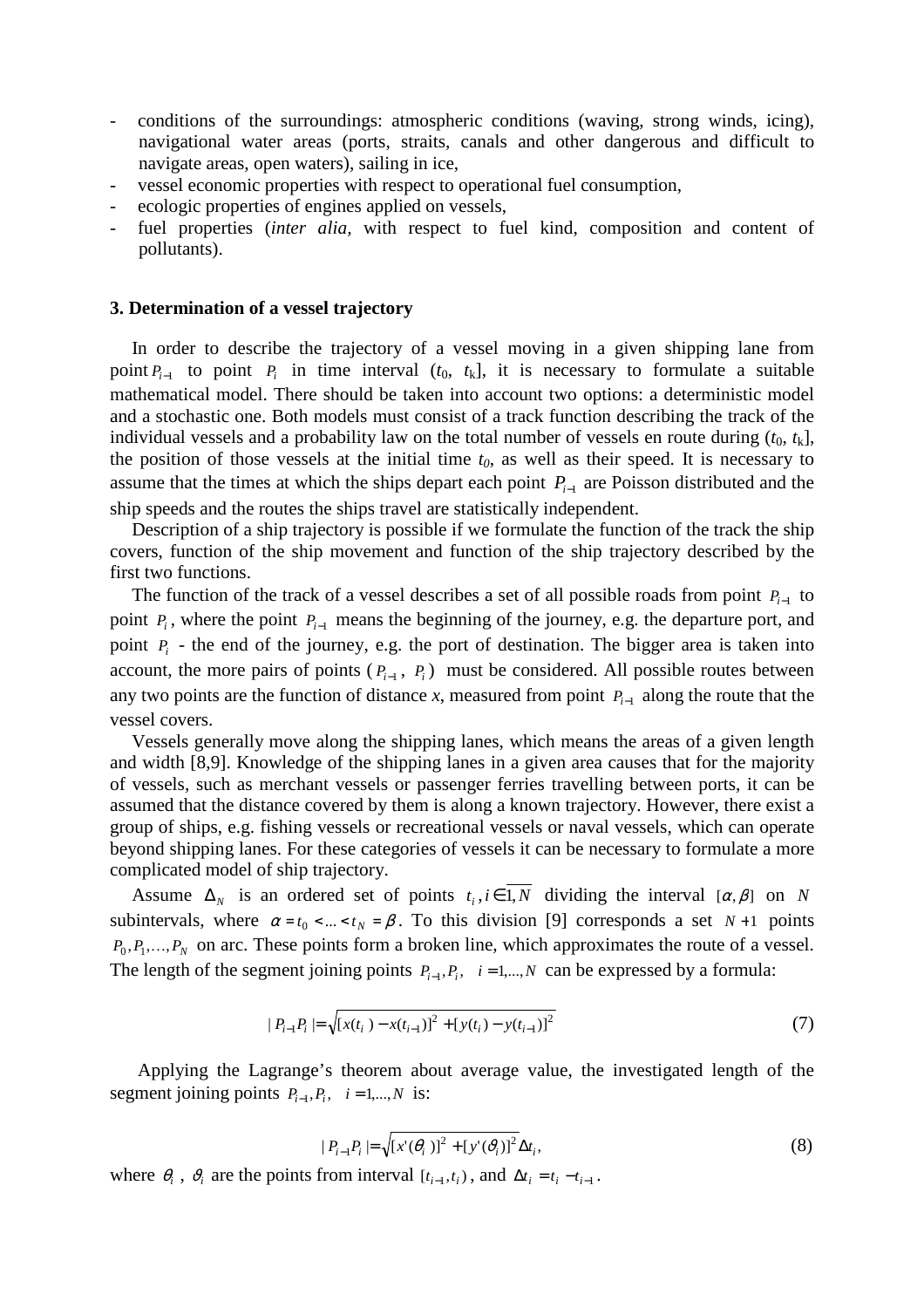The knowledge of ship trajectories and statistical data obtained via AIS (*Automatic Identification System*) [11,12] for marine vessels passing through given test segments situated perpendicularly to shipping lanes approaching the ports of Gdynia and Gdansk, as well as the shipping lane splitting into those two shipping lanes (in the proximity of Hel port), it is possible to describe the marine vessels flow (fig.1) [9] and then to formulate models of emission of toxic compounds in these vessels exhausts.



Fig. 1. A twenty-four hours distribution of the number of vessels outward bound passing through the 'gate' GD (01-30.06.2006) [9]

# **4. Models applying the queuing theory**

In modelling the movement of ships going along the shipping lane from point *P<sup>i</sup>*−<sup>1</sup> to point *Pi* , it is possible to apply the queuing theory, which is based on the characteristics of the stream of incoming vessels ('incoming traffic') to the analysed area ('service canal') and the stream of vessels leaving the 'canal' [9]. For the vessels that entered the 'canal' (the shipping lane', service time means the time of the vessels journey in the analysed route.

If the moment of entering the first vessel to the system (moment of arrival at the queue) in the analysed time interval, e.g. a day, is the initial time  $t<sub>0</sub>=0$ , then it seems to be extremely difficult or even impossible to predict the exact time of the next arrival (entering next vessels on the shipping lane), and also times of all following arrivals (the same day and the next days). The moments of all the following arrivals will not overlap. Therefore, both the moments of each incoming arrival, and the number of arrivals during a day, week, etc. are the random variables.

The process of incoming arrivals is stochastic process, and the incoming traffic can be described by a function  $X(t)$ , describing the number of arrivals requiring 'servicing' at the time interval  $(0, t)$ . The function  $X(t)$  is the random variable for each value of  $t \in [10]$ . In the figure 2 there is presented one of the realisations of the random function  $X(t)$  characterising the process of traffic incoming to the 'gate' GD in a given time period (48 hours) [9].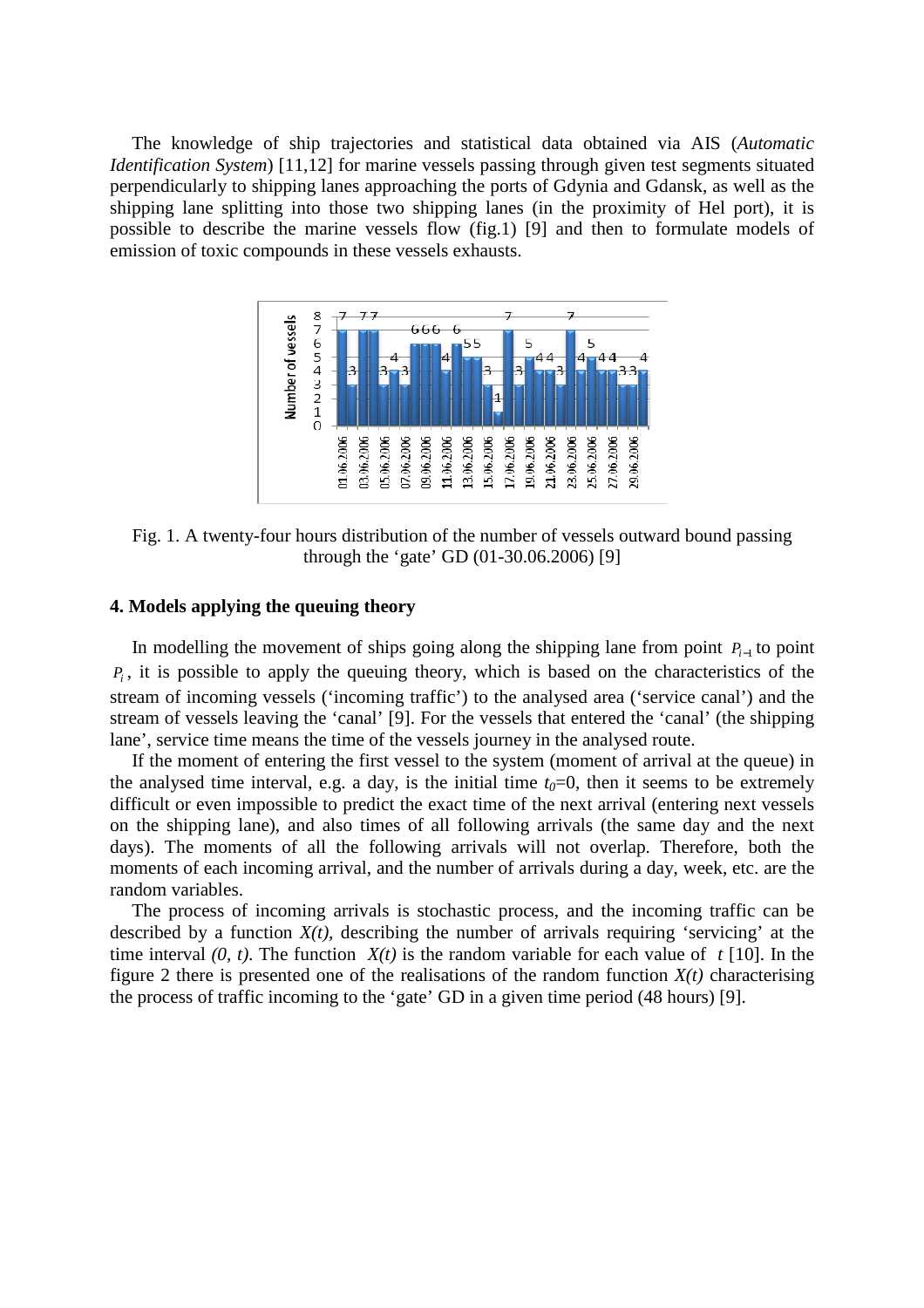

Fig. 2. Realisation of a random function  $X(t)$  of vessels arriving at the 'gate' GD [9]

In order to determine fully the incoming traffic, it is sufficient to know the probability of that in time  $(0, t_1)$  there will come  $k_1$  arrivals, in time  $(0, t_2)$  there will come  $k_2$  arrivals etc. If this probability is known for any group of positive integral numbers  $k_1$ ,  $k_2$ ,..,  $k_n$  and positive  $t_1, t_2, \ldots, t_n$ , then the incoming traffic will be fully described.

A significant attribute of many real incoming traffic is their stationary character, which significantly simplifies the formulated model. The analysed incoming traffic of the vessels arriving to the shipping lane is also stationary. Moreover, this incoming traffic possesses also the character of the *traffic without sequence* or the *traffic of independent increm*ents (cumulative distribution function of a group  $X(t_i+a)-X(a)$ , where  $(i = 0, 1, 2, ..., n)$  at  $t_i > 0$ and any  $a > 0$  does not depend on the value of  $X(t)$  at  $t < a$ ).

Apart from determining the probability of the number of arrivals to the shipping lane, it is also important to determine the time of their journey, which in the light of the queuing theory can be considered as *service time.* Of course, the time of their service is different for different vessels and depends on many factors: first of all, their speed, but also on random disturbances, such as conditions of the surrounding conditions, which means the atmospheric conditions (wind power and direction, state of the sea, sea currents, atmospheric pressure, air temperature), and the areas of the vessels operation (open sea, ports, straits, etc.), as well as the conditions referring to a particular vessel (hull resistances, technical state, nautical possibilities etc.).

Taking into account the above, in the analysed case for the vessels, the service time is the random variable, so it can be described by the cumulative distribution function:  $F(t) = P\gamma \ll 1$ *t}* for  $t \ge 0$ , where  $\gamma$  is the service time. The function  $F(t)$  describes the probability of that the service time  $\gamma$  will be shorter than previously determined *t*. (Function  $F(t)$  should be a positive function monotonically increasing and should not be greater than one).

### **5. Models applying Monte Carlo methods**

In practice there are situations where incoming traffic does not possess the characteristic of prime traffic or is not stationary and non-homogeneous, there can be any distribution of service time, or organisation in service time is complex and consists of many stages. Problems of this kind are very difficult or impossible to solve with the analytic methods.

Simulation models of Monte Carlo methods permit to solve these problems. Simulations of the vessels 'service' [9], which means the traffic of vessels arriving at the analysed shipping lane, the time spent on the lane, can be performed with the assumption (previously preceded with the identification research) that the incoming traffic is a homogeneous Poisson process of parameter  $\lambda$ , and time spent on the lane is of normal distribution. In simulation performed with so-called *method of uniform step of a stationary*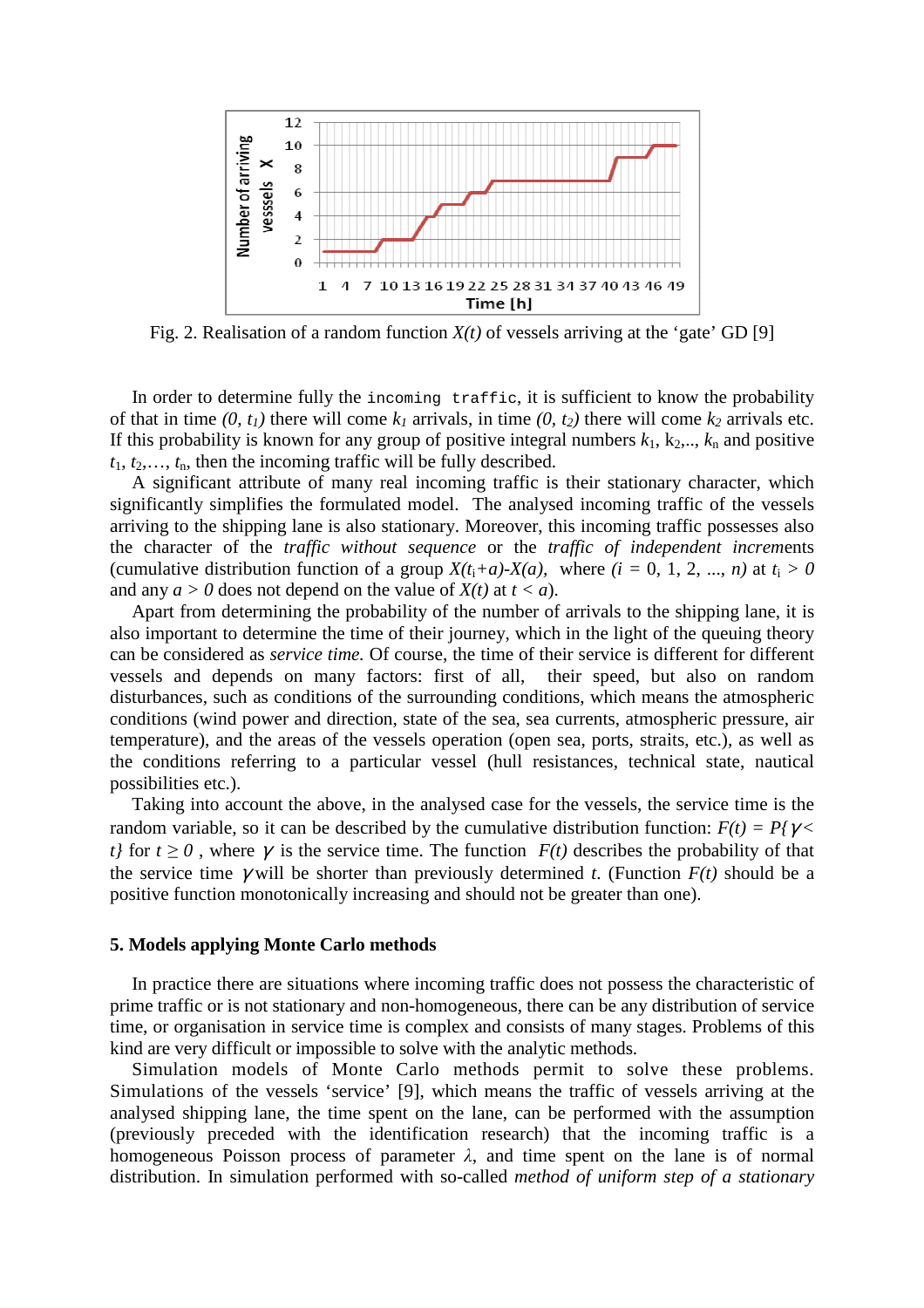*system 'without waiting'*, the incoming traffic is simulated in an assumed period of *M* days, e.g. with the step of 24 hours. Probability of occurrence of *l*-arrivals in each time interval of 24 hours can be calculated from the following formula:

$$
P(l) = \frac{\lambda^l}{l!} \exp(-\lambda) \qquad \text{for } l = 0, 1, 2, 3, \dots, D. \tag{9}
$$

For the calculated values of probabilities there can be assigned e.g. 10 000 pseudorandom numbers of steady distribution, which results from the accuracy of computation. If  $\lambda = 6$ vessels/24 h, the probability of that an arrival will not occur during that time  $(l = 0)$  is equal to 0.0025 and to that probability there are assigned the 25 consecutive numbers, as it is presented in the fig. 3 ( $\lambda_{p1} = 0.0025$ ).

For simulation of the process of the arrivals 'servicing', there can be analysed the distribution of speeds of vessels moving along the analysed shipping lane or distribution of time spent on that shipping lane. It is also possible to simulate the number of vessels leaving the shipping lane in the analysed period of time.



Fig. 3. An example of the simulation of the number of incoming traffic to the system [9]

The capacity of the 'service canal', expressed by the number of vessels leaving the shipping lane at *i*-unit of time, can be calculated from the formula:

$$
W_i = \alpha_i \cdot \sigma + a \,, \tag{10}
$$

where:

- $\alpha_i$  sampled random number of normal distribution  $N(0,1)$ ,
- $\sigma$  standard deviation of the number of vessels leaving the shipping lane,
- *a* average value of the number of vessels leaving the shipping lane (being serviced by the 'canal') at a time unit.

If the average number of vessels 'serviced' in a unit of time is  $\mu$ , then  $1/\mu$  means the average time of 'servicing'. And if the length of the 'canal' is known, then it is possible to determine the average speed of vessels operating in the analysed shipping lane.

In the *method of consecutive occurrences*, time of each consecutive arrival to the 'canal' and its time of 'servicing' in that 'canal' are simulated. Consecutive values of time  $\tau_i$  intervals between arrivals can be computed by generating the random numbers of steady distribution. The following relation is used:

$$
\int_{0}^{\tau} \lambda \exp(-\lambda t)dt = \xi,
$$
\n(11)

from which it results that: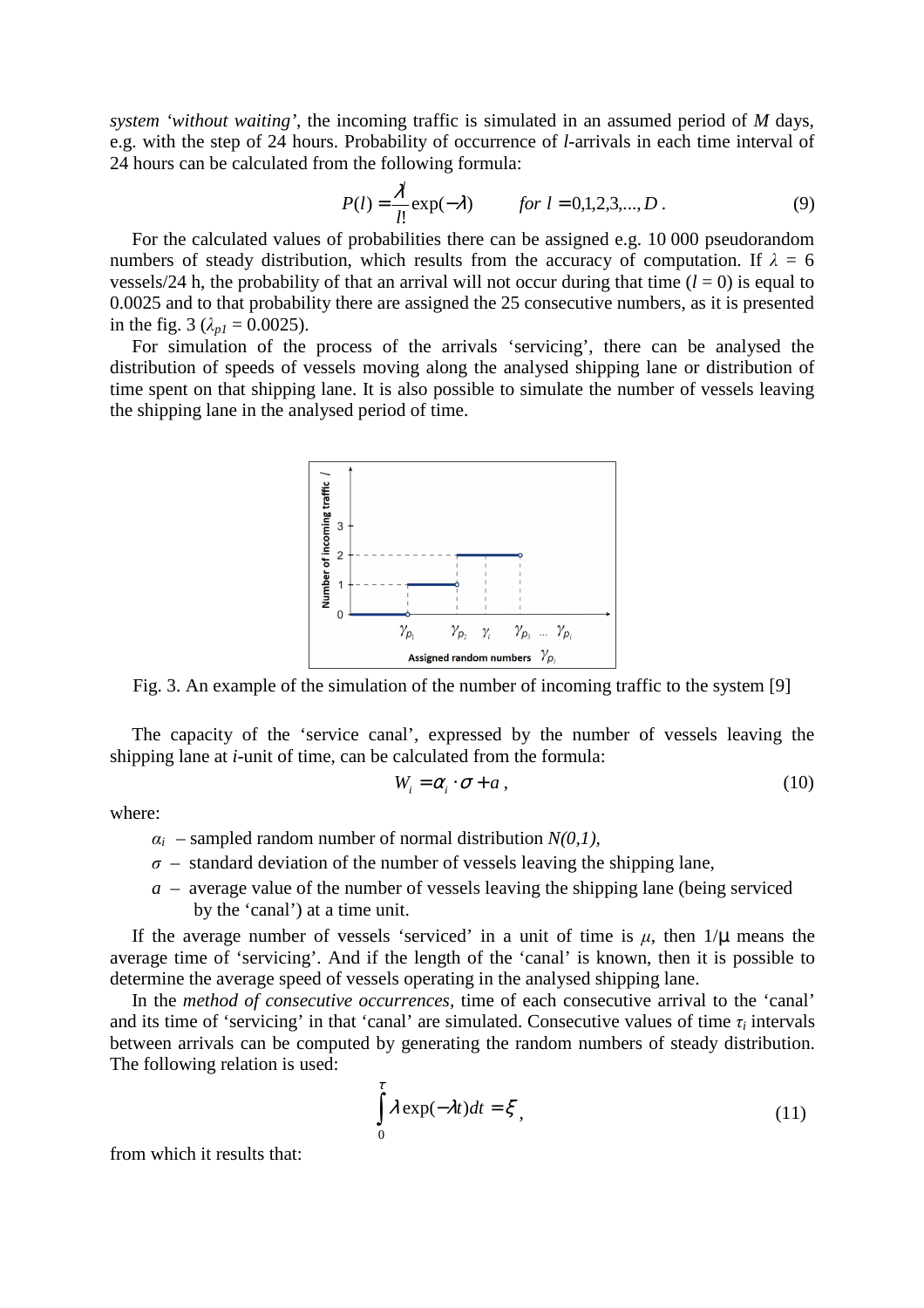$$
\tau = -\frac{1}{\lambda} \ln(1 - \xi) \,. \tag{12}
$$

As the distribution of value  $1-\xi$  is the same as the value  $\xi$ , it can be written down that:

$$
\tau = -\frac{1}{\lambda} \ln \xi \tag{13}
$$

The formula (13) is directly helpful when computing values of  $\tau_i$ , at different values of sampled random numbers ξ*<sup>i</sup>* .

Time of 'service' of each arrival is simulated by sampling separately the consecutive random numbers  $\alpha_j$  of normal distribution  $N(0,1)$  and computing simulated time spent by  $j^{th}$ arrival  $(j<sup>th</sup>$  vessel) in the area (on the shipping lane) with the formula:

$$
t_j = \sigma \cdot \alpha_j + t_o^{sr}, \qquad (14)
$$

where:

 $\sigma$  – standard deviation of the time spent by a vessel on the shipping lane,

 $t_0$ <sup>sr</sup> – average value of time spent by vessels in the area,

 $j = 1, 2, 3, \ldots, m$  – a consecutive random number of 'servicing' the  $j<sup>th</sup>$  arrival,

Course of computation starts at the moment of occurrence the first arrival (arriving a vessel to the entry to the shipping lane). Time spent on the shipping lane is calculated from the formula (14).

### **6. Modelling emission of toxic compounds in marine vessels exhausts**

To determine the toxic compounds emission in exhausts on the basis of data obtained via AIS, there were formulated some statistical models describing the momentary power  $P_e^*$  for the momentary speed *v*\*, regarding the vessel size, its time spent in the area of research, and emission of toxic compounds. These values permit to estimate the emission intensity  $E_{NOX}$  at that point at the level of  $(0.6 - 576)$  kg/h [13].

However, it should be noticed that the time a vessel spends in a region of a "gate" is only a few minutes, and the absolute time a vessel requires for covering the distance Hel – Gdynia, depending on the vessels speed, accounts for 20-144 minutes.

Thus, determining the value of emission intensity  $E_{NOX}$  in kilograms per nautical mile [kg/Mm] (fig.4) or in grams per nautical mile during one hour [g/(Mm⋅h)] (fig. 5), seems to be more expedient in this case (fig.3).



Fig.4. Distribution of estimated value of average emission intensity  $E_{NQx}$  [kg/Mm] for vessels operating in the approach area of Hel – Gdynia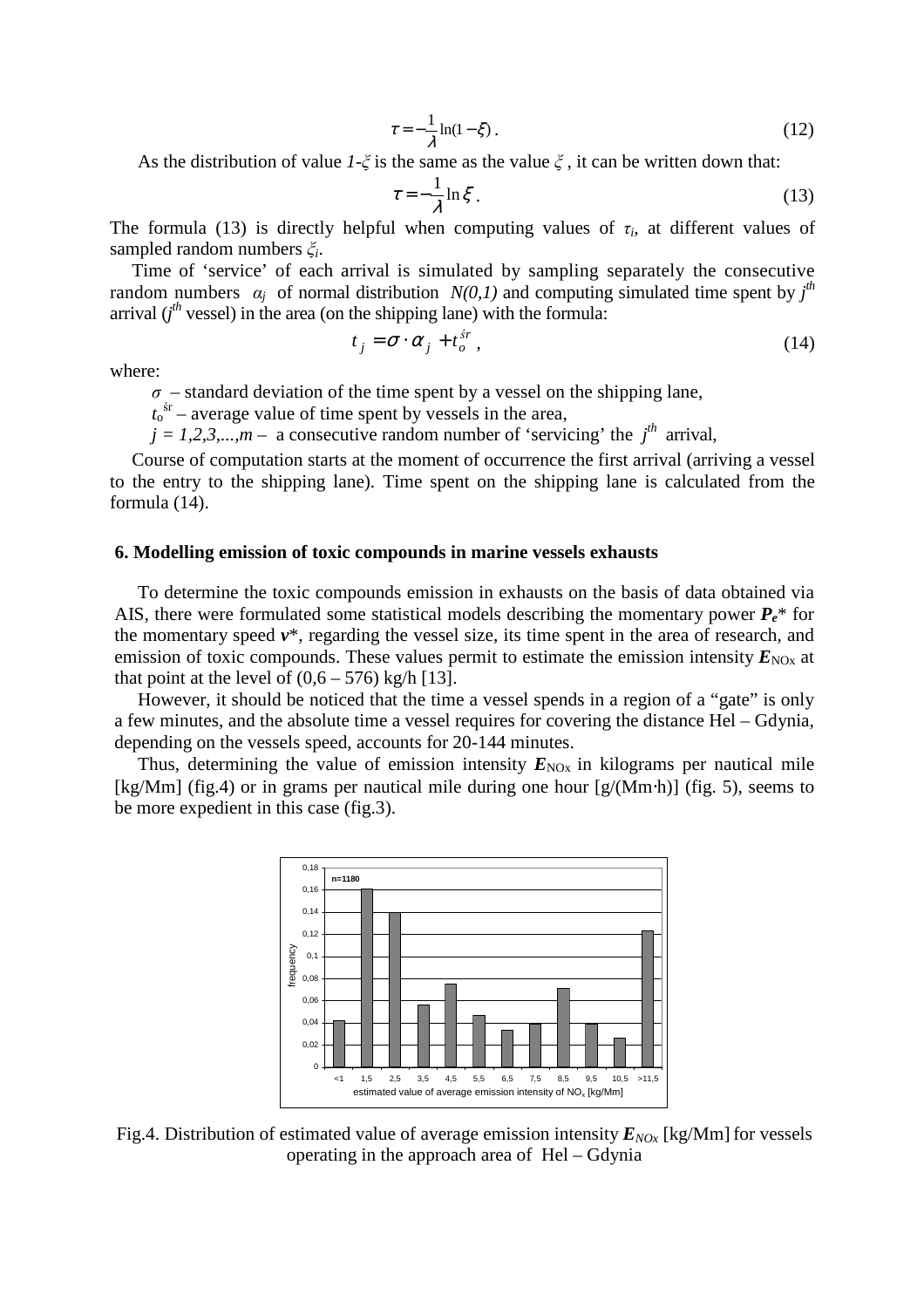

Fig.5. Distribution of estimated value of average emission intensity  $E_{NQx}$  [g/(Mm⋅h)] for vessels operating in the approach area of Hel – Gdynia

# **7. Conclusion**

Modelling emission, and then dispersion and imission of toxic compounds in marine engines exhausts constitutes a very important and very complex issue. Currently conducted research devoted to the pollutants dispersion, refer mainly to motorization, which because of, among other things, the size of marine engines, disqualifies them in modelling emission of toxic compounds from marine engines, as the model structure depends not only on its destination, but also on the quantity and quality of input data.

Additionally, apart from the problems appearing when modelling the toxic compounds emission from road vehicles, in case of marine vessels, among the parameters disturbing the appropriate determination of particular compounds emission (due to the lack of data or its changeability) are also technical state of engine, and especially of fuel apparatus, as well as atmospheric conditions (mainly wind power and direction).

# **References**

- [1] Chłopek Z.: *Modelowanie procesów emisji spalin w warunkach eksploatacji trakcyjnych silników spalinowych.* ZN Politechniki Warszawskiej, Mechanika, z.173, Warszawa 1999.
- [2] Kniaziewicz T.: *Problemy modelowania imisji szkodliwych składników spalin z silników okr*ę*towych w rejonach miejskich aglomeracji nadmorskich.* Zeszyty Naukowe Politechniki Częstochowskiej 162, MECHANIKA 26, Częstochowa 2006.
- [3] Brzozowska L., Brzozowski K*.: Komputerowe modelowanie emisji i rozprzestrzeniania si*ę *zanieczyszcze*ń *samochodowych.* Wydawnictwo Naukowe "Śląsk" *,* Katowice 2003.
- [4] Brzozowska L., Brzozowski K., Wojciech S*.: Computational Modeling of Car Pollutant Dispersion.* Wydawnictwo Naukowe "Śląsk", Katowice 2001.
- [5] Drąg Ł*.: Modelowanie emisji i rozprzestrzeniania si*ę *zanieczyszcze*ń *ze* ś*rodków transportu drogowego.* Archiwum Motoryzacji nr 1/2007.
- [6] Joumard R*.: Methods of estimation of atmospheric emission from transport.* European scientific state of the art, Action COST319 final report, LTE 9901 report, 1999.
- [7] Kotlarz W.: *Turbinowe zespoły napędowe źródłem skażeń powietrza na lotniskach wojskowych.* WyŜsza Szkoła Oficerska Sił Powietrznych, Katedra Płatowca i Silnika*,* Dęblin 2003.
- [8] Kniaziewicz T., Piaseczny L.: *Model of NOx emission by sea-going vessels navigating in the gulf of Gda*ń*sk region.* Silniki Spalinowe PTNSS – 2007-SC3. Poznań. 2007.